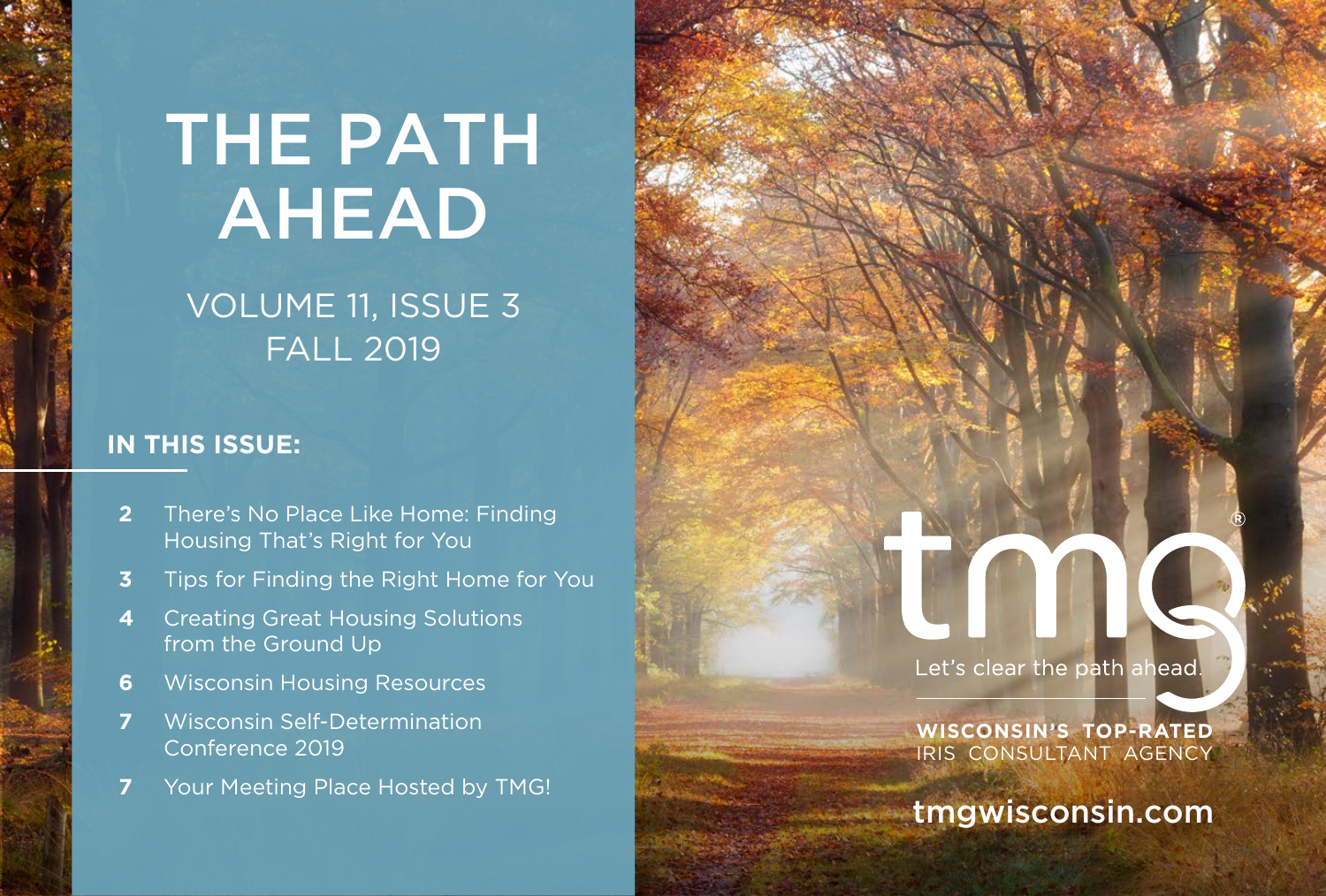# **THERE'S NO PLACE LIKE HOME:** Finding Housing That's Right for You

Everyone wants a place to call home. Somewhere you feel safe, supported, and happy. It's your own little space to live the way you choose. Thankfully, there are organizations that can help you find just that.

Movin' Out is a nonprofit organization in Madison that partners with people who have disabilities across Wisconsin. They help people find affordable housing in communities where people of all abilities live. The organization offers certified housing counseling to help you find an affordable apartment or house, and can help you build the connections you need to live independently. In some parts of the state, Movin' Out can help current homeowners get money to make repairs to their home or to add accessible features like ramps. They also help Wisconsin home buyers with limited income get money for the down payment and closing

costs of their home loan. Finally, the organization has built 15 townhome and apartment buildings in Southeastern and South Central Wisconsin for people with limited income. These provide over 1,000 affordable and individual apartments that people of all abilities call home. A portion of each apartment and townhome building has individual apartments designated specifically for people with disabilities. Since 1995, Movin' Out has helped hundreds of people achieve their housing goals.

#### **"We help people overcome those barriers to make accessible, affordable and high-quality housing available," says Kathryne Auerback, Executive Director of Movin' Out.**

Movin' Out has found that, with the right support and services, everyone can live independently – whether it's on their own or with a roommate or partner of their choice. Kathryne says some people worry that they aren't capable of living anywhere housing situation and lining up aren't capable of living anywhere

other than in their family's home or in a group setting. However, when a person has the support to succeed, many people thrive and gain more skills because of their new living situation.



One of the residents of Movin' Out.

**"The most gratifying stories I hear are about people (we work with) who started out needing a high level of supportive services. Over time, their needs for supportive services decreased because their independence increased," says Kathryne. "That's beautiful to see."**

Of course, finding the right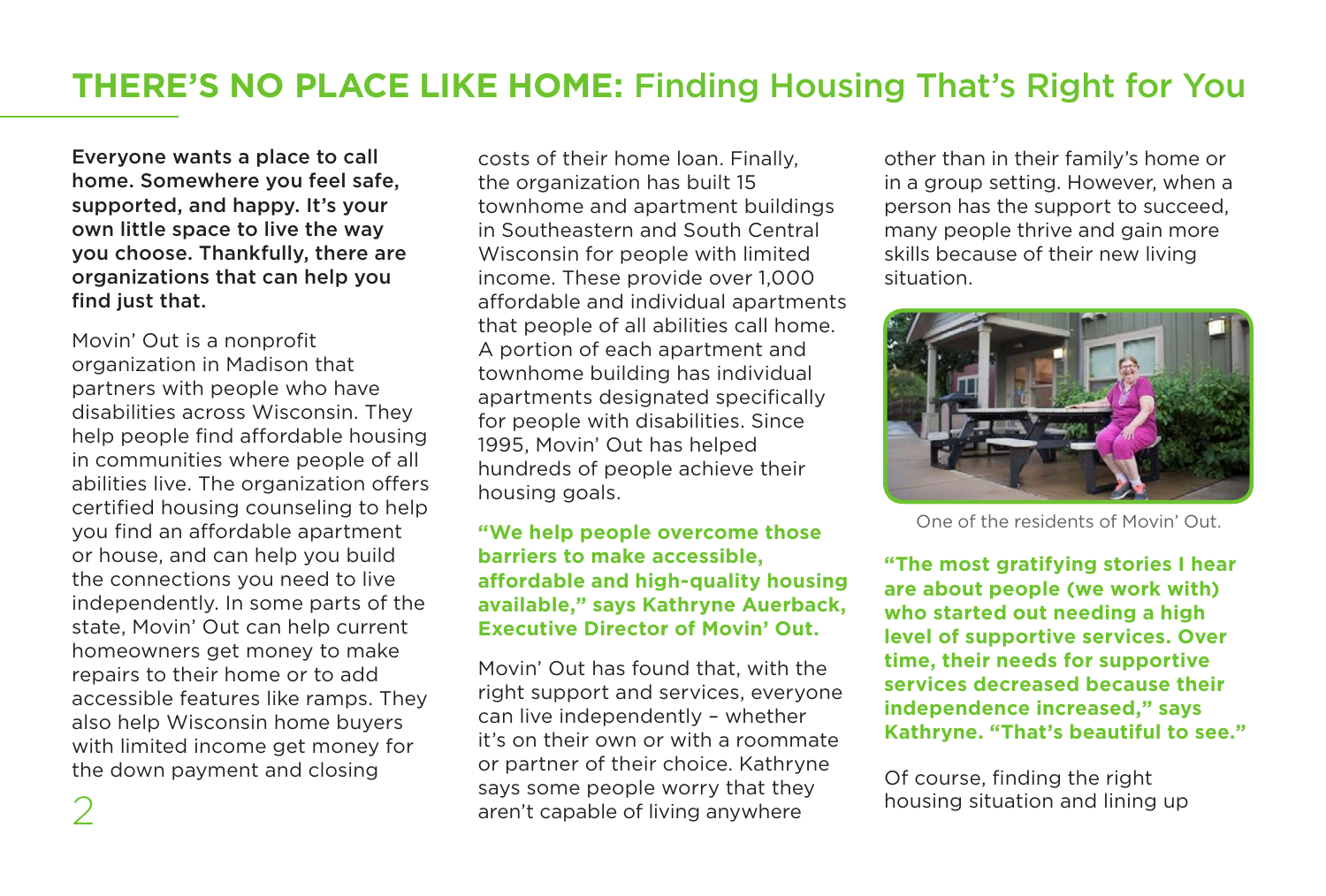

### **TIPS FOR FINDING THE RIGHT HOME FOR YOU**

the right support can take time, and organizations like Movin' Out can help you find a great home. Knowing you have a safe and affordable place to live can make other areas of your life easier as well. A good housing situation can give you access to employment and your community, allow you to save money, and help you gain confidence.

#### **"When housing works well, everything else in life can work well, too," says Kathryne.**

If you want to look for a new place, remember that living independently and being a part of a neighborhood where people of all abilities live can be life-changing. And, as Kathryne notes, having people with disabilities living among other residents is a gift to the community. In other words, your neighborhood is a better place because you live there. So, if finding community housing is your goal, don't be afraid to ask your TMG IRIS Consultant how you can make that happen!

**Living independently – whether moving out of your family's home or buying a house – can be a major change. Kathryne Auerback, Executive Director of Movin' Out, shares how to make the transition smoother.** 

#### **Figure Out Your Finances**

Knowing how much money you can spend on rent or a mortgage is the first step you need to take. You'll also want to look at the following things:

- Find out if renting or buying is better for you financially.
- Improve your credit score this shows potential landlords or mortgage lenders you're responsible with money and will pay on time.
- Learn if you qualify for affordable housing or down payment assistance.

The housing counselors at Movin' Out are a great resource, and can help you find the answers to these questions.

#### **Know Your Needs**

Once you start looking for a new home, you'll want to ask yourself a few things to make sure the place you choose is a good fit:

- Do you like the house and the neighborhood it's in?
- Is there transportation available nearby?
- Will you need to make any changes to the house for it to be accessible?
- What type of services and support will you need in your home?

It's always a good idea to talk through this with a trusted family member, friend, or support. Your TMG IRIS Consultant can also help you get the resources you need to successfully live in your community.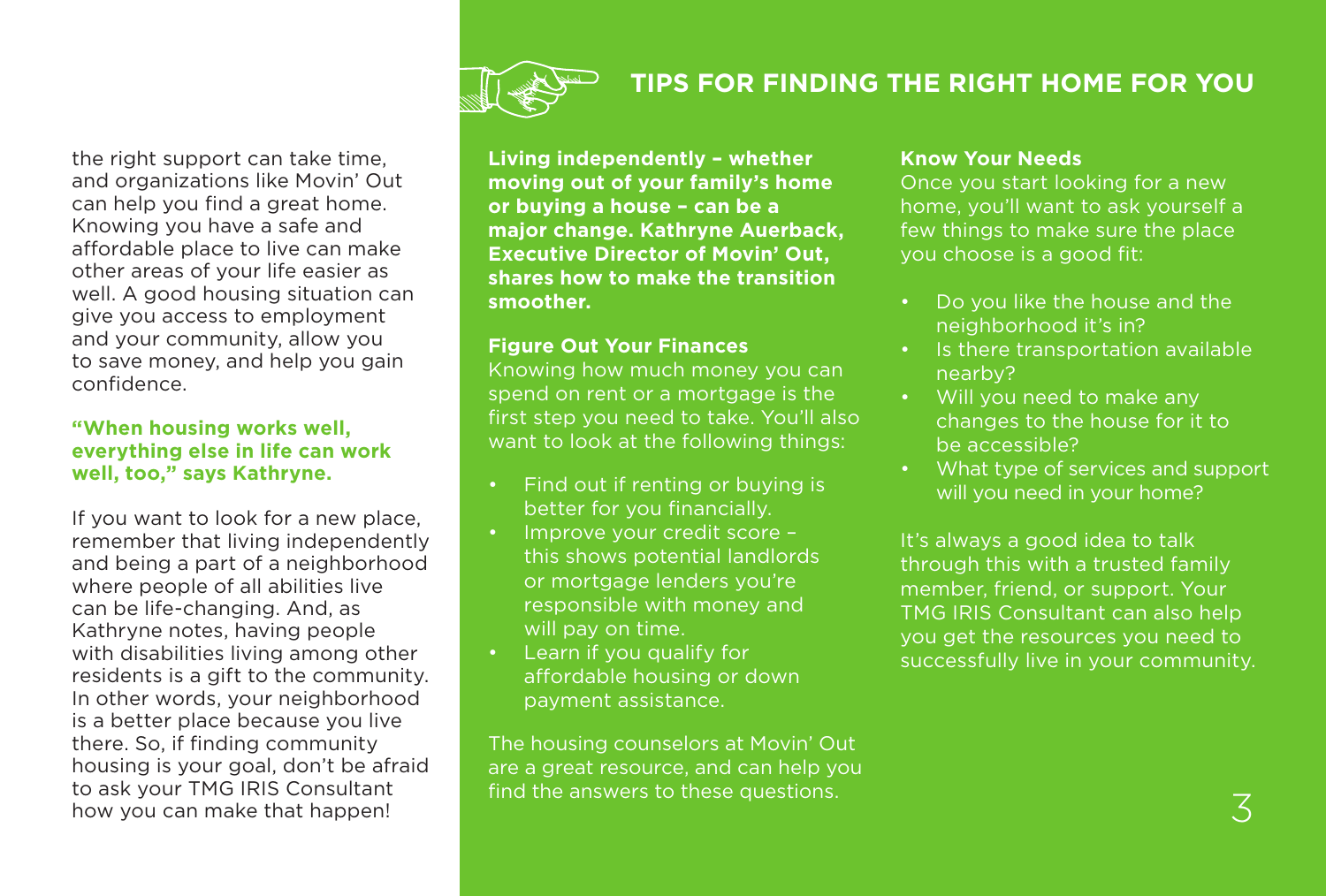# **CREATING GREAT HOUSING SOLUTIONS FROM THE GROUND UP**

When several families in South Central Wisconsin struggled to find independent housing that would meet the needs of their sons and daughters with developmental and physical disabilities, they knew they'd have to get creative. So, they rolled up their sleeves and started planning an affordable apartment complex called Home of Our Own!

Mary Anne Oemichen and her daughter Amy, who is enrolled in the TMG IRIS Consultant Agency, are a part of one of the New Glarus/ Mount Horeb area families that are working to make this community a reality. Six years ago, as the children in this group of family friends became young adults, the parents began talking about housing options for their sons and daughters. These young adults need support and services, but Mary Anne and the other parents knew that they wouldn't always want to live with

Mom and Dad. The only other real options available were agency owned and operated group homes for residents with disabilities or renting individual apartments. The



4 Amy Oemichen and her dog, Bucky!

families felt these options could be isolating and prevent them from fully being members of their communities.

Mary Anne and the other parents knew they needed another option, so the group came up with the idea for Home of Our Own (HOOO). The plan was to create safe, affordable housing in New Glarus, where people with disabilities could have access to the support and services they needed while living among people of all abilities.

**"Integration was a non-negotiable factor for (HOOO)," says Mary Anne. "Our sons and daughters want to be a part of the community, and to share their gifts with others."**

The HOOO families began by studying other independent living communities across the country. They took the best ideas from those other communities about how people can live in integrated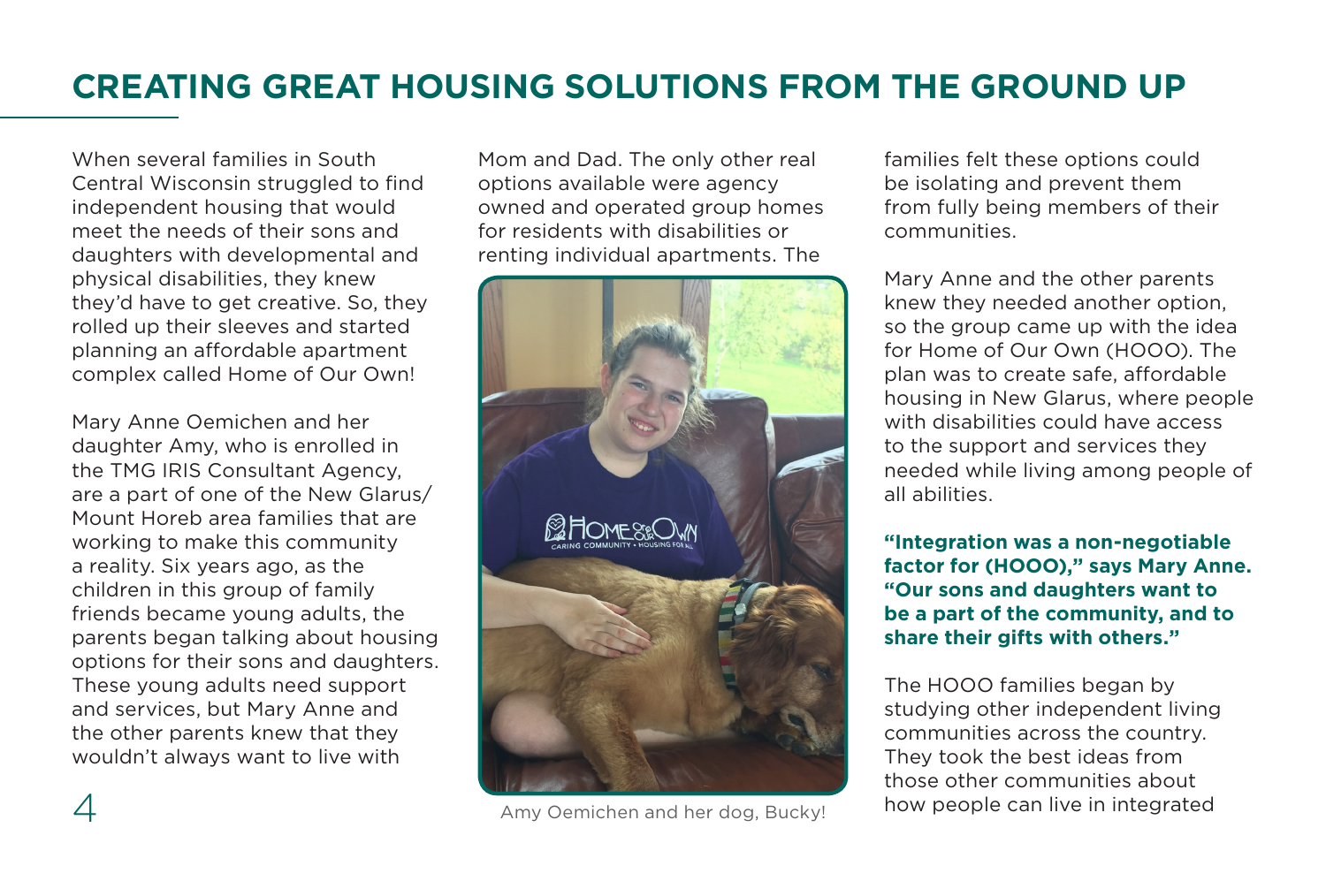settings, and plan to use those ideas in their HOOO model.

Partnering with the Wisconsin Housing Preservation Corp. (WHPC), a nonprofit that develops and owns affordable housing, HOOO located a piece of land in New Glarus that the apartment building will be built on, and WHPC's architectural team has housing plans already drawn up. The building will have 40 apartment units, with 10 of the units specifically designed to meet the needs of people with disabilities. The remaining apartment units will be available for people of all abilities who need affordable housing. There will also be several community spaces, including a community kitchen, a community garden, a sensory area and walking paths, to encourage residents to get together with one another.

The cost of this project will be around \$8 million. WHPC has already helped raise \$7 million through

grants, tax-credits and low-interest financing, as well as provided \$500,000 of their own funds. This means that the HOOO families are responsible for raising the final \$500,000. If all goes according to plan, construction should begin by October 1, 2019, and be completed around September 2020.

**Home of Our Own began with a simple question: Where will adults with different abilities live when they are ready for independence, or when their families can no longer support them at home?** – From the Home of Our Own website

Although it's been a lot of hard work and there's still a long road ahead, Mary Anne, Amy, and the other HOOO families are feeling hopeful their efforts are inspiring others through the local and national media attention the project has gotten. If the HOOO project is successful,

Mary Anne hopes that people can use HOOO as a model for building more integrated living options in Wisconsin communities. But mostly, Mary Anne is thrilled that Amy could one day have a home of her own.

**"It means everything (to our family)," says Mary Anne. "It means our daughter will have other interesting people and activities in her life. It means she'll have independence; pride in having her own apartment; and pride in her ability to live outside her parents' home just as any other 26-year-old would do."** 

Learn more about the HOOO Project at **[www.homeofourown.org](https://www.homeofourown.org/)**.

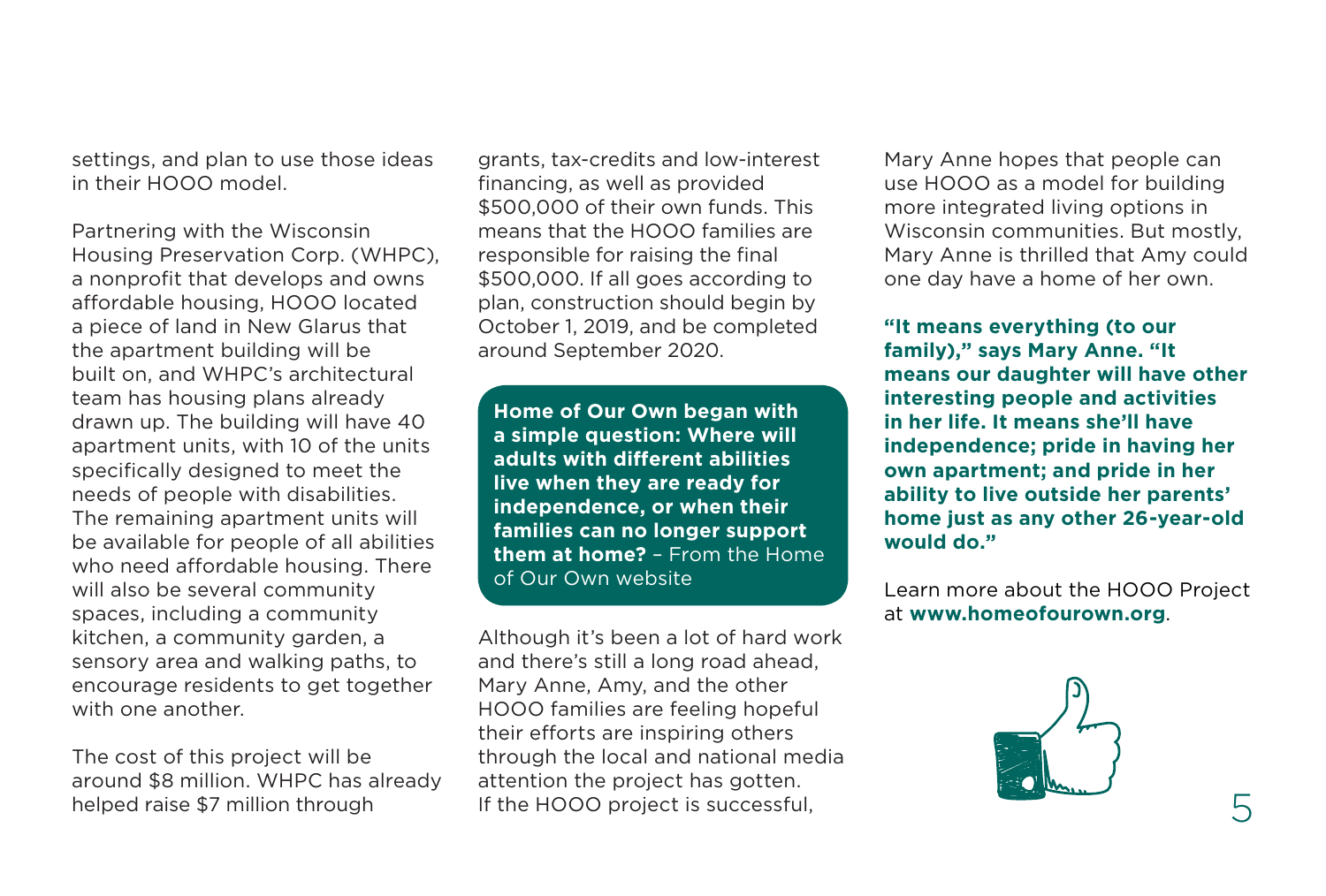# **WISCONSIN HOUSING RESOURCES**

Do you have questions about housing, such as how do I find an affordable apartment to rent; what steps should I take to buy my own home; what are my rights as a tenant; or how do I get the services and support I need to live independently? Check out our list to help you with your housing needs! For links to these resources, go to **[tmgwisconsin.com/housing-resources](http://www.tmgwisconsin.com/housing-resources)**.



**Fair Housing Council:** This organization is dedicated to promoting fair housing across Wisconsin and helping people with fair housing complaints. They also provide housing education, as well as information on mortgage fair lending and how to create more inclusive communities.



**Movin' Out:** This state-wide organization helps people with disabilities find independent housing that best fits their needs. Along with housing counseling and mortgage down payment assistance to qualifying individuals, Movin' Out has rental properties in South Central Wisconsin that support integrated community living.



**Tenant Resource Center:** If you rent your home and have questions about your rights and responsibilities as a tenant, the Tenant Resource Center offers advice about how to resolve issues you may have with your landlord.



**Wisconsin Housing and Economic Development Authority (WHEDA) Housing Counselors:** Thinking of buying a new home, but not sure where to start? Then get in touch with a WHEDA Housing Counselor or take a Home Buyer Education seminar to map out a home buying plan that fits your needs.



**Wisconsin Housing Search:** Looking for a new place to rent? Check out this free resource that lists affordable rental properties in Wisconsin to find a great home that's right for you!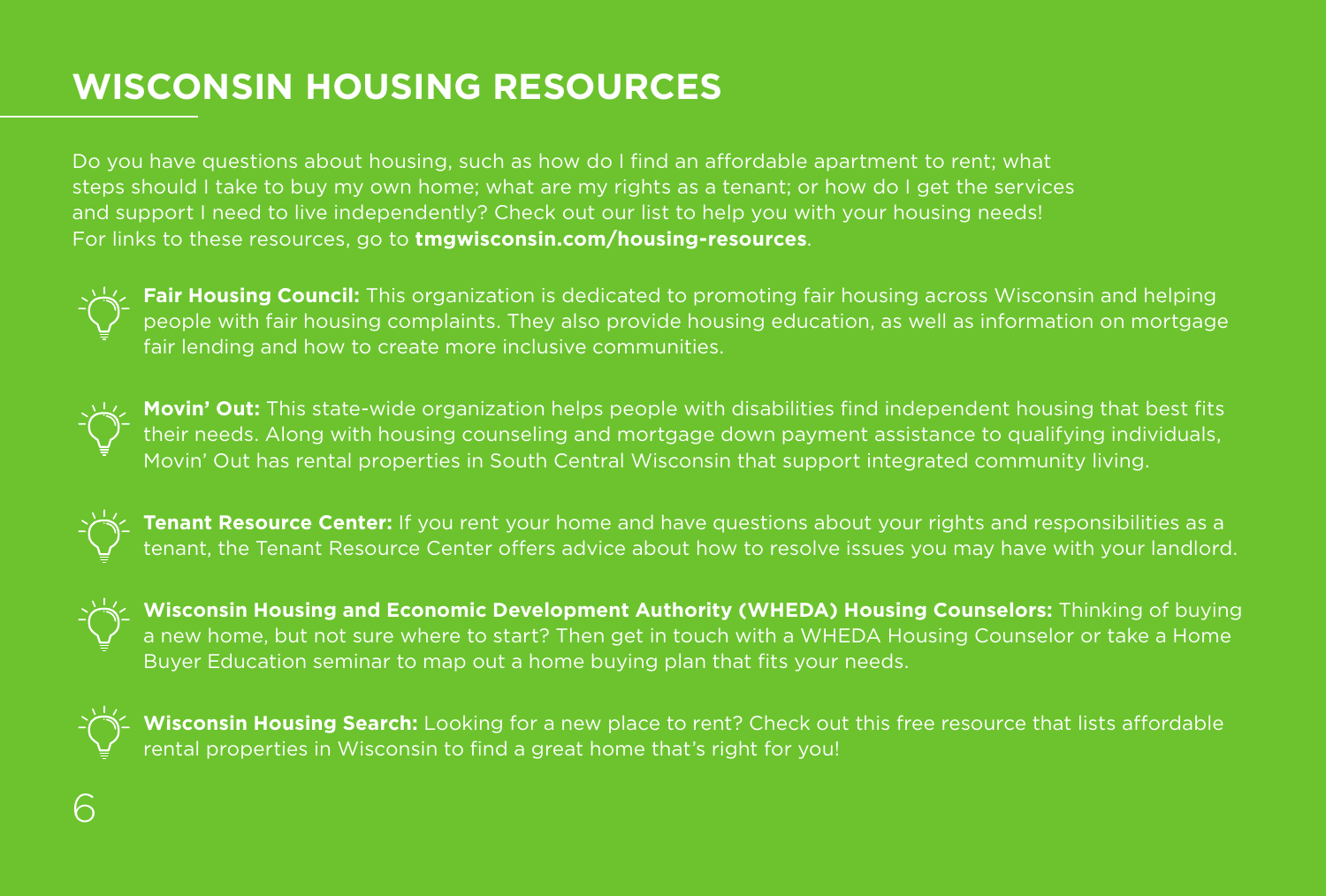## **STAYING SUPPORTED AT HOME WITH IRIS**

### **Talk to your TMG IRIS**

**Consultant** about the services IRIS may fund to help you meet your goals for finding a home and living in your community. Some examples could include:

- Housing counseling
- Supportive home care
- Personal emergency response system
- Home delivered meals
- Home modifications



# **WISCONSIN SELF-DETERMINATION CONFERENCE 2019**



Join TMG this October at the Wisconsin Self Determination Conference, the largest self-direction gathering in the state! The theme of this year's event is Back to the Future: Self-Determination Powered by Innovation. This conference is a great place to meet other selfadvocates, learn how technology can help you live a self-determined life, and celebrate all the amazing things that make a great life possible. TMG is proud to sponsor and present at this conference.

### **October 14-16, 2019**

*Kalahari Resort - Wisconsin Dells, WI*

Learn more and register by September 27, 2019 at **<https://wi-bpdd.org/index.php/wisconsin-self-determination-conference/>**

### **YOUR MEETING PLACE** HOSTED BY TMG!

If you live near New Richmond in the northwestern part of the state, you're not going to want to miss TMG's last open house event of 2019! There you can meet other people enrolled in the TMG IRIS Consultant Agency, learn about community resources, get valuable information at the Supported Decision-Making session presented by attorney George Zaske, and let us know how TMG can help make self-direction better for you.

### **October 8, 2019**

*Wisconsin Indianhead Technical College | New Richmond, WI*

Check out **[tmgwisconsin.com/events](http://tmgwisconsin.com/events/)** for more information.  $\overline{7}$ <br>We hope to see you there!